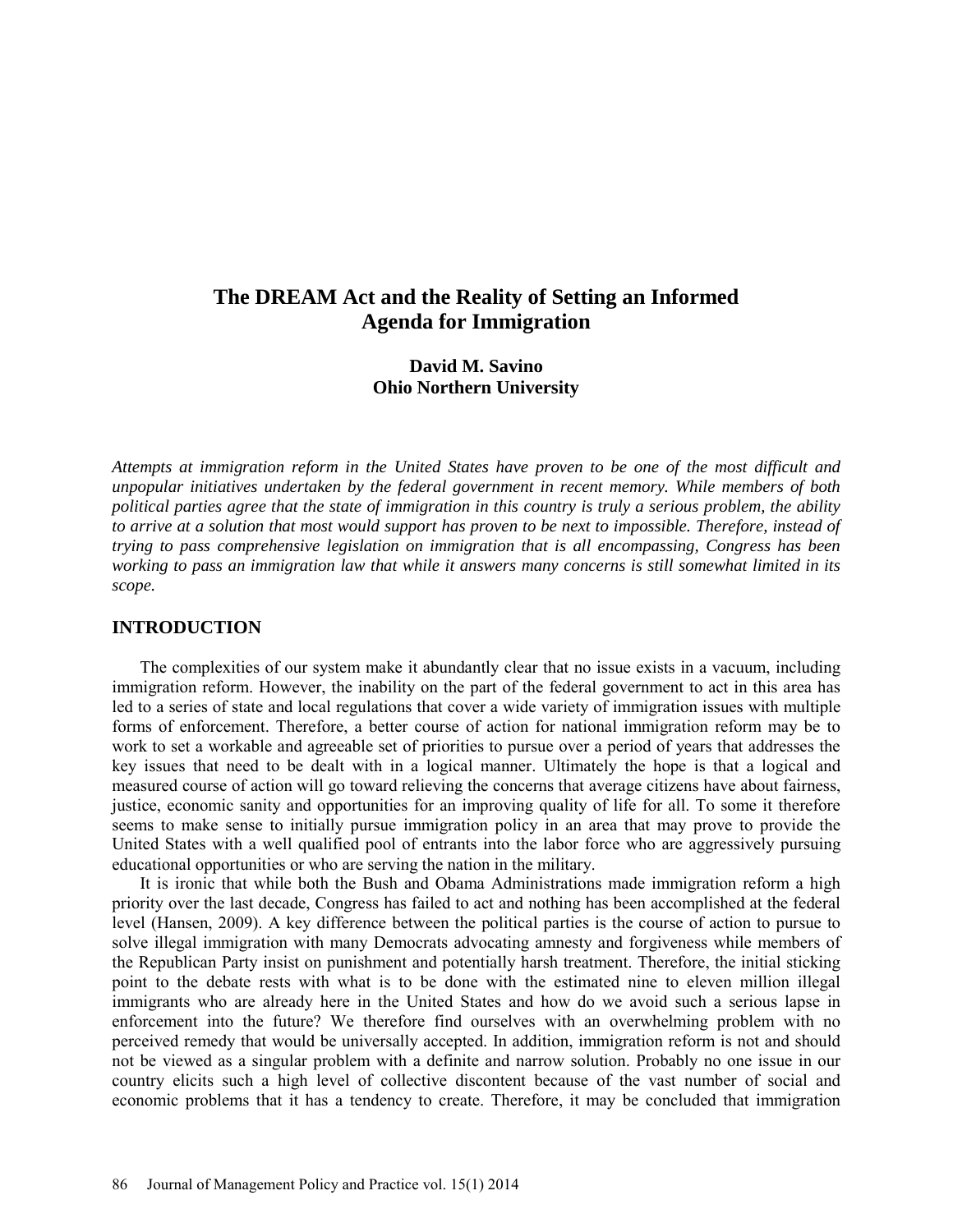reform should be accomplished through a series of solutions over a period of time due to the complexity and variety of negative consequences created by illegal immigration as experienced by individuals, employers and the various levels of government of the United States in areas such as the undue burdens placed on educational systems, social services and the economy. While many, including the Obama Administration, over the years have called for comprehensive immigration reform the time might be right to take a different approach which calls for setting an informed agenda of reform based on perceived priorities and common sense at the national level (Johnson, 2009).

Enlightened immigration reform should be dealt with based on a series of solutions designed to deal with the various specific issues of immigration. That may be the reason among others that the DREAM Act has immerged to some extent of being the first step to real immigration reform in the United States. For far too long the timidity of the federal government to take action related to immigration has created wide voids that have been haphazardly filled by state and local government regulations that are very narrow in application and enforcement while at the same time the federal government has been pursuing immigration issues through the use of high profile raids by agencies such as Immigration and Customs Enforcement (ICE) and the Department of Homeland Security (DHS).

## **THE NATURE OF IMMIGRATION**

## **Push and Pull Factors**

The United States is really no different than many other nations of the world in that mass migratory movements into the country have occurred causing steady rates of population increases. Over the last several centuries the mass influx of immigrants from Western Europe was mainly due to reasons relating to economic, religious or political turmoil. History is full of examples of where misery and despair along with periods of war, famine and concerted efforts of persecution serve as powerful forces affecting human movement throughout the world (Mahony, 2012). The promises of economic opportunity, religious tolerance and the ideals of freedom of democracy were incentive enough to draw thousands of people to the United States because of the overwhelming forces of the push of despair and the pull of hope and their impact on migration, which still exist today. Common push factors were things such as political oppression, heavy and unfair tax policies, personal and religious persecution while typical pull factors included economic opportunities, religious freedom and maintaining family ties with those who had previously migrated to new areas (Ravenstein, 1889; Lee, 1966). For several generations of immigrants who came to the United States and became citizens, the words of Emma Lazarus found on the base of the Statute of Liberty were not just part of a poem but rather a statement of national public policy that influenced the actions of those who came to the United States who were subject to the push and pull factors of immigration (Mahony, 2012). Immigration created a mixed cultural system in the United States that has always promoted both cooperation and conflict. When it works well the American "melting pot" concept facilitates progress through tolerance, acceptance and cooperation. However, differences in religion, regional origin and ethnic background associated with immigration have also created division, strife distrust and violence (Koven & Gotzke, 2010).

With each successive wave of immigration throughout the nineteenth century concerns about religious differences and intense labor market competition for employment were seen (Aleinikoff & Martin, 1991). These concerns eventually led to excessive restrictions on immigration that were put in place in the 1920s such as the Immigration Act of 1924 (LeMay, 2006). The next forty years would prove to be a very strict period of tight immigration policy until the Immigration Act of 1965 was passed which so significantly loosened immigration restrictions that eventually created an immigration policy in complete disarray and chaos (Laham, 2000). A two decade period of mass immigration, both legal and illegal, from Asia, Mexico and especially Cuba brought renewed attention to immigration reform that eventually led to the passage of the Immigration and Control Act of 1986 which still influences immigration matters, but not to the degree that many had hoped for when it was passed (Koven & Gotzke, 2010).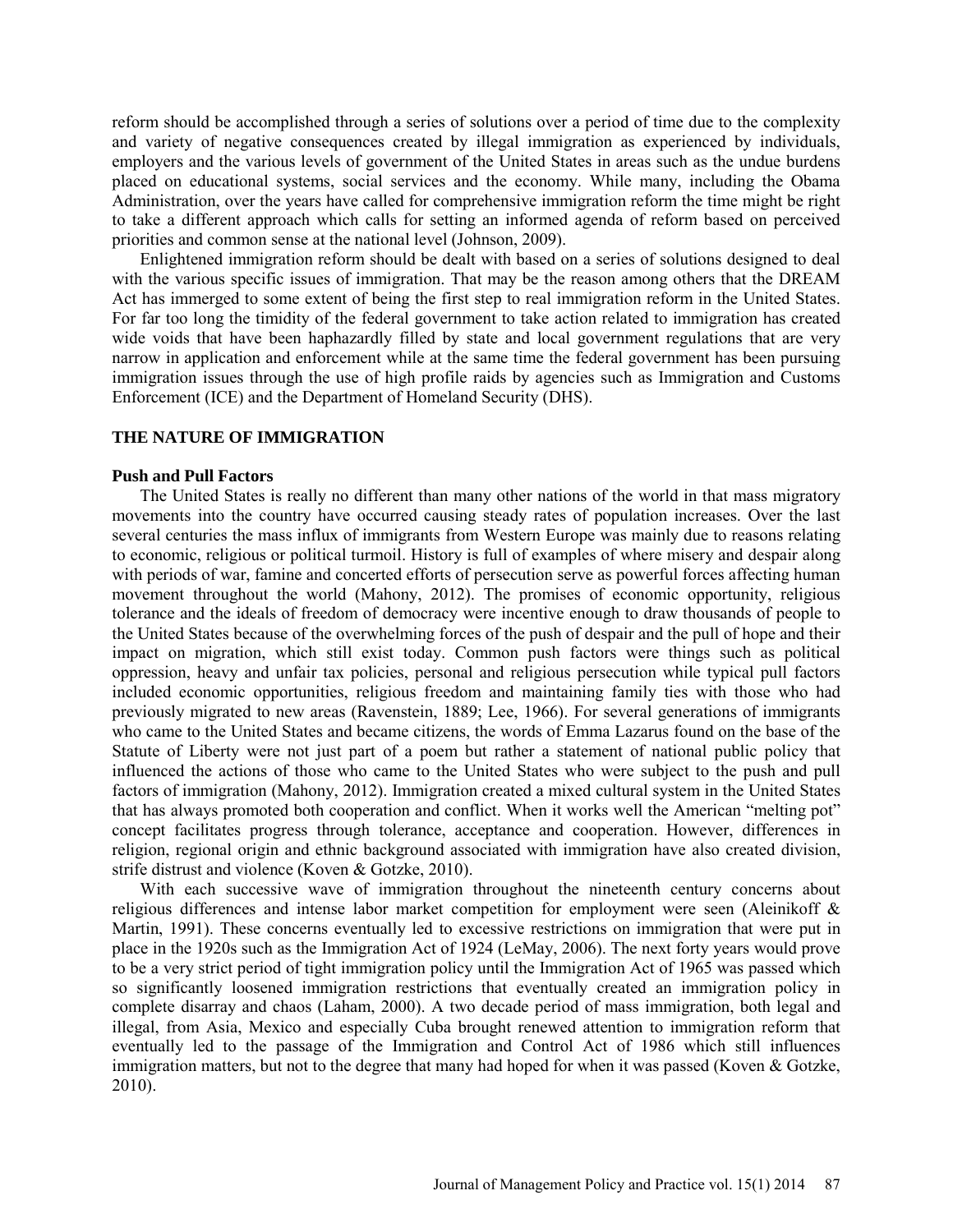## **POLICY REFORM CHALLENGES**

#### **Social Burdens**

One of the reasons for the continued uproar of dealing with illegal immigration is the social cost incurred by communities and states in providing public services in the areas of law enforcement, education, welfare and health care. Most of the studies on immigration conducted over the years generally confirm that host country citizens believe that illegal immigrants take away jobs in the economy, do not pay taxes and use inordinate amounts of social services which generally lead to demands for more restrictive immigration policies (Citrin et.al., 1997). Due to the nature of the typical employment relationship seen with illegal immigrants the common problem is the significant investment in providing public services is not balanced in any way through the payment of taxes to support public services. The immigration patterns before the 1970s saw immigrants who were more highly skilled and educated and less likely to relay on public assistance and welfare as compared to the native labor force. However, by the turn of the century about one quarter of immigrant families received welfare support as compared to 15 percent of the native workforce and raised the tax burden per person in California by \$1200 per year (Borjas, 1999).

#### **The Economics of Immigration**

The usual argument has been that immigrants hurt average Americans and the economy by taking jobs that could be performed by Americans. In general the contrary is true. Immigrants can have a significant positive impact on the American economy because they bring youth and energy, brains, a fresh perspective, networking possibilities and a spirit of enterprise (Marrero, 2012). Ultimately the immigration issue may be a matter of trade-offs from an economic perspective. Similar in some ways to marketplace transactions and trade the net effect of immigration is basically positive especially related to the DREAM Act where brainpower and potential provide the hope of future returns in exchange for any burdens undertaken by the economy related to social services and other fiscal drains (Orrenius & Zavodny 2012).

#### **Labor Market and Fiscal Effects**

In terms of wages there is overwhelming evidence that immigration likely has little or no significant impact on medium-high skilled natives' wages (Card, 2005; Orrenius & Zavodny, 2007). In fact, those most adversely affected by additional immigration are earlier immigrants based on the substitution effect (Orrenius & Zavodny, 2012). Generally labor markets as related to higher educated immigrants adjust in ways that overall may be beneficial to the economy such as the labor-capital mix, changes in output and increases in aggregate demand coming from a larger population base (Lewis, 2011; Mazzorolari & Neumark, 2009; Bodvarsson et.al, 2008). For example, increased immigration may actually increase the level of demand for natives in higher paying jobs and occupations such as communication-intensive job (Cortes & Tessada, 2011; Peri & Sparber, 2009).

The fiscal impact of immigration is typically measured in terms of the difference between the taxes paid by immigrants versus the cost of providing them government services (Orrenius & Zavodny 2012). While immigrants pay various taxes such as payroll, property and sales tax government services include things such as welfare, public medical services and public education. An argument for the DREAM Act is that a comprehensive study showed that the net present value of an immigrant's fiscal impact depends on education where more highly educated immigrants on average pay about \$105,000 more in taxes than they use in public services (Smith & Edmonston, 1997). While many support this research it should be noted that while some of the burden of government social services falls on the federal government, the truth is that the majority of the burden is actually shouldered by state and local governments (Orrenius & Zavodny 2012).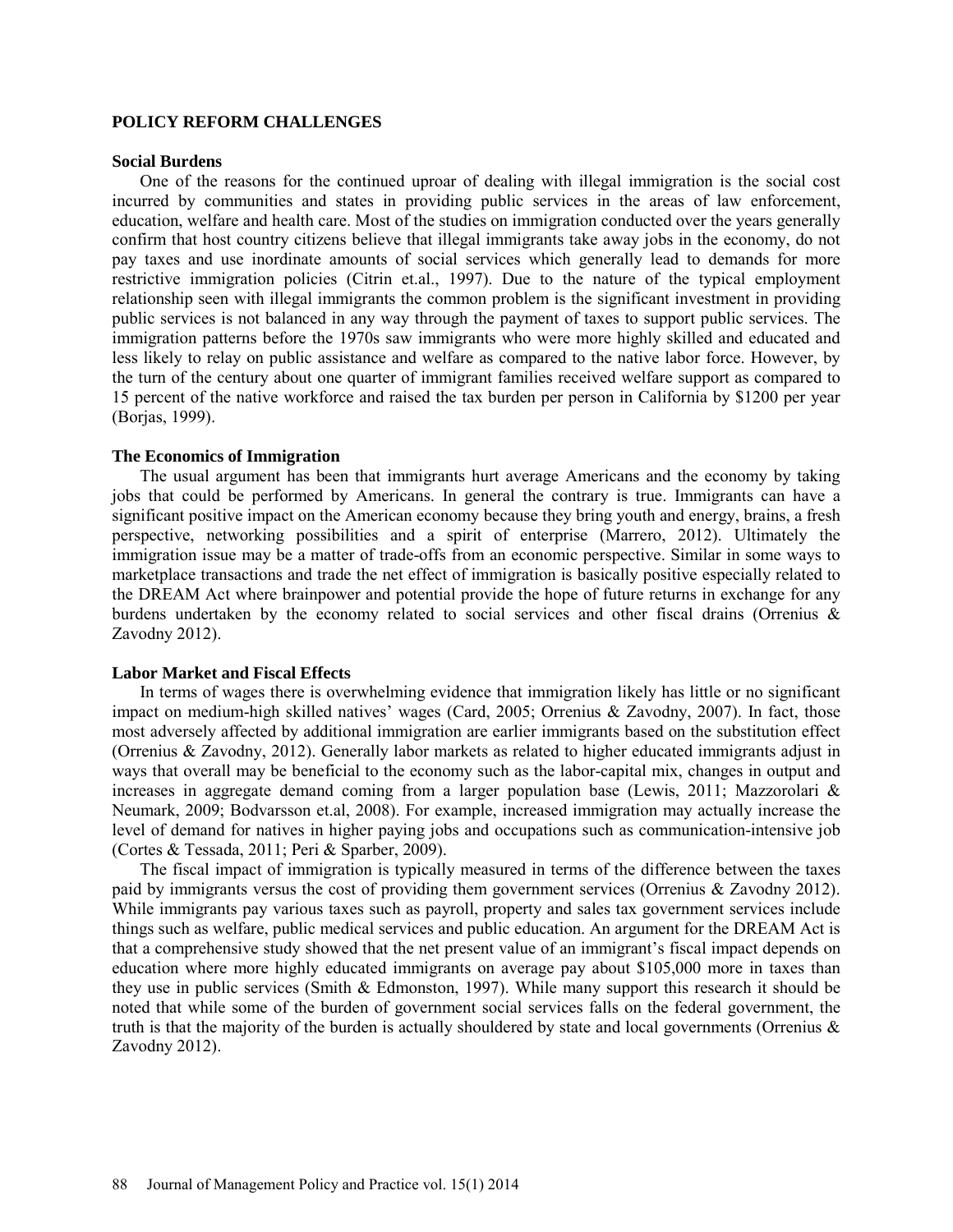#### **The Immigration Paradox**

As many mistakenly believe the current dilemma of immigration is not just a matter of low skilled workers migrating illegally into the United States to perform low paying jobs in agriculture, construction and other labor intensive industries. While many illegal laborers are found in such low skill labor areas, a significant number of immigrants are actually highly educated and possess specific highly valued skills that the economy of the United States badly needs. The issue here is the legal restriction placed those studying in universities across the United States who are required to leave the country after the completion of their degree programs. In an attempt to slow and even reverse this wave of a brain drain, members of Congress introduced legislation known as the Dream Act in 2001. The Development, Relief and Education for Alien Minors (DREAM) Act has been introduced to Congress several times to try to provide an opportunity to provide individuals conditional legal status to remain in the United States who entered the country before age 15, remained in the country five continuous years, presented good exemplary personal standards, earned a high school diploma and have completed two years of college or military service.

While some oppose the passage of the DREAM Act as a thinly veiled attempt to grant amnesty to illegal immigrants, it could be successfully argued that granting conditional legal standing to these young, educated individuals who will add value to the economy of the United States through increased productivity due to their application of human capital acquired through college training. In reality the DREAM Act does not offer amnesty but rather a hard earned path to legal status to those who meet its strict eligibility requirements (Mahony, 2012).

#### **THE GOVERNMENT RESPONSE**

Because there is very little chance of any type of immigration legislation being enacted at the federal level to create a comprehensive national policy, the vacuum created has been quickly filled with a variety of actions and proposals mostly coming from the activities of federal agencies, programs along with the states and even local governments. In addition to enforcing immigration policy through the actions of government agencies such as ICE and the DHS initiatives on E-verify and no match , local responses have come from the well publicized law enacted in Arizona in 2010 along with local initiatives found in Alabama schools and well documented laws in places like Hazelton, Pennsylvania (McKanders, 2009).

It is estimated that approximately 2 million unauthorized immigrants were brought to the United States as children who are now eligible for a new program initiative issued by the United States government in June 2012 (Batalova & Mittelstadt, 2012). On June 15, 2012, President Obama and Homeland Security Secretary Janet Napolitano announced the deferred action policy known as the Deferred Action for Childhood Arrivals (DACA) initiative. DACA is the biggest development in national immigration policy since 1986 and will be implemented on a case-by-case basis (Jordan & Kesling, 2012). After years of major disappointments the program which is really only a change in policy on President Obama's part, basically grants a two-year reprieve from summary expulsion and deportation (Preston, 2012). Under the program applicants must show that they came to the US before age 16, are now 30 or younger, have been in the US for five consecutive years and are either enrolled in school or serving in the military. It is hoped that DACA will provide a means by which immigrant youth can begin to work legally in the United States as well as allowing them to pursue personal development through advancements in their work careers as well as through higher education.

While the program does not grant permanent status, it is hoped that this will be a start in getting qualified immigrant youth on the path to a productive life and career which will be beneficial to each applicant as well as the United States as a whole. Therefore, highly educated immigrants students will have the opportunity to contribute to our economy which has invested time and resources into them over the years. Thus in a way the requirements of the DREAM Act have the potential of creating an underlying economic stimulus (Green, 2012).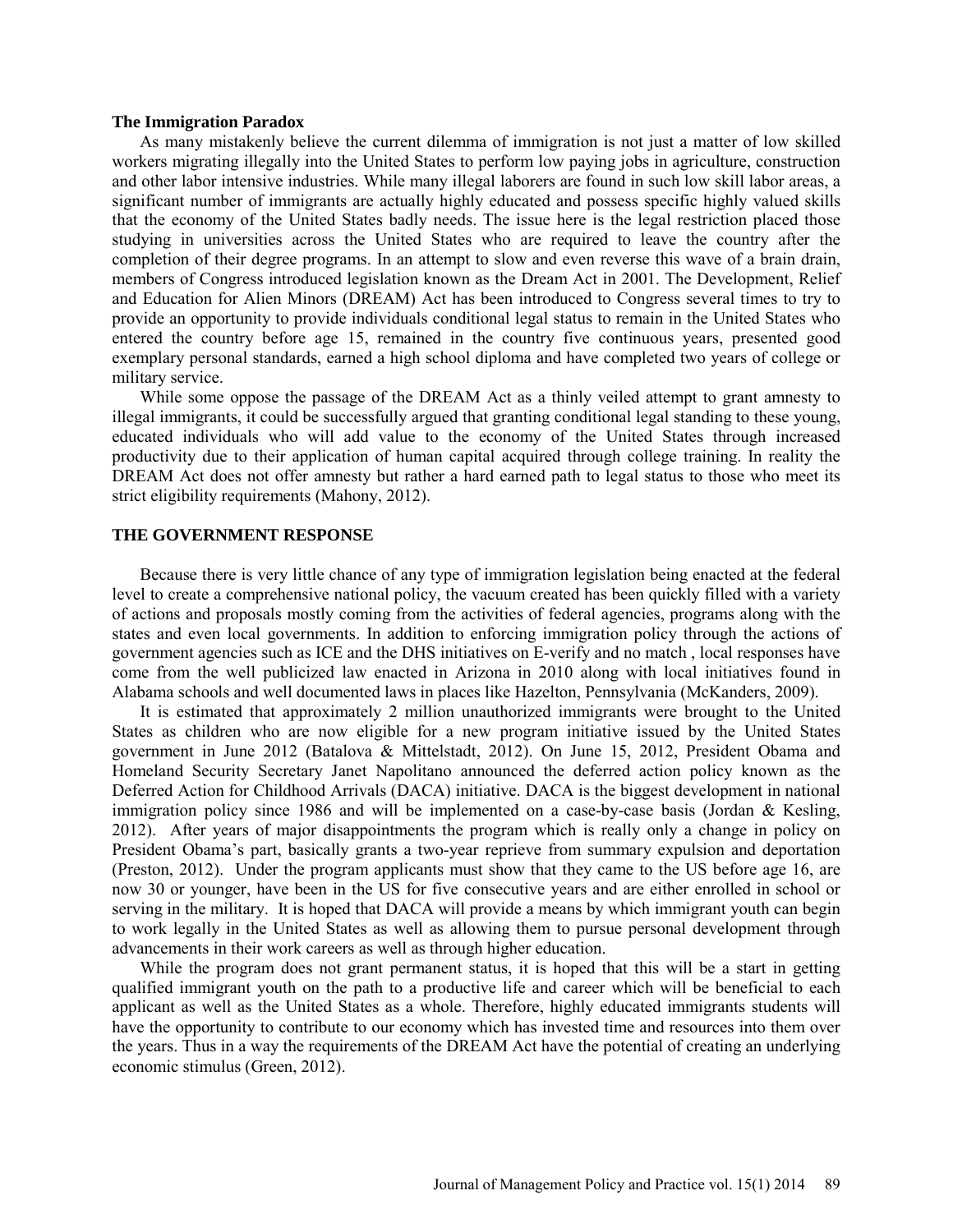#### **THE IMMIGRATION PARADIGM SHIFT AND AMERICANS IN WAITING**

Ultimately the view of informed immigration policy should not be to punish children for the actions of their parents. While the proposed DREAM Act is not rewarding illegal activity it is at least an attempt to stop the undesirable practice of victimizing students who are being denied their basic rights because of a situation that they did not create (Green, 2012). Once we get beyond the belief that the DREAM Act is amnesty the real value of what it could mean to the economy of the United States would be more easily seen and appreciated. The benefits of an educated workforce would as well go far in helping to end the creation of an underclass.

With the precedence of the *Plyer v. Doe*, a 1982 U. S. Supreme Court decision whereby immigrant children cannot be denied access to public education, the general consensus seems to be that immigration in any form is a transition to citizenship (Motomura, 2008). Therefore some may prefer to see immigrants, both legal and illegal, as Americans in waiting which supports the perspective on naturalization that expresses the American nation of immigrants tradition that facilitates assimilation and integration into our society (Motomura, 2006). According to political philosopher Michael Walzer (1983) immigrants put on the path to citizenship are prevented from suffering permanent marginalization that tempers the tyranny of the American economic system. Ultimately the fact remains that immigration reform is necessary and long overdue. The DREAM Act goes a long way in dealing with some of those eleven million illegal immigrants in the United States who may be permitted to move down the path toward legal citizenship status. The DREAM Act thus will have the mutually beneficial effect of allowing immigrant minors to pursue higher education that enhances human capital while at the same time providing the United States with a healthy number of well trained workers who will have a significant and positive fiscal impact on the American economy.

#### **REFERENCES**

- Aleinikoff, D. A. & Martin, T. A. (1991). *Immigration: Process and Policy*. Second Edition, St. Paul MN.: West Publishing Co.
- Batalova, J. & Mittelstadt, M. (2012). Relief from Deportation: Demographic Profile of the DREAMers Potentially Eligible under the Deferred Action Policy, *Migration Policy*, August.
- Bodvarsson, O. B., Van den Berg, H.F., & Lewer, J.J. (2008). Measuring immigration's effects on labor demand: a reexamination of the Mariel Boatlift*. Labor Economics*, 15, 560-574.
- Borjas, G. (1999). *Heaven's door: immigration policy and the American economy*, Princeton University Press, Princeton, New Jersey.
- Card, D. (2005). Is new immigration really so bad? *Economic Journal*, 115, 300-323.
- Citrin, J., D.P. Green, C. Muste, & C. Wong. (1997). Public opinion toward immigration reform the role of economic motivations, *Journal of Politics*, 59(3): 858-881.
- Cortes, P. and Tessada, J. (2011). Low-skilled immigration and the labor supply of highly skilled women. *American Economic Journal: Applied Economics*, 3, 88-123.
- Green, D. (2012). The Development, Relief, and Education for Alien Minors (DREAM) Act 2011: Not an Amnesty, But an Opportunity (May 3). Available at SSRN: http://ssrn.com/abstract=2050462 or http://dx.doi.org/10.2139/ssrn.2050462
- Hanson, G. H. (2009). The Economics and Policy of Illegal Immigration in the United States. *Migration Policy Institute*, December .
- Johnson, K. (2009). Comprehensive Immigration Reform Symposium: Problems, Possibilities and Pragmatic Solutions: Ten Guiding Principles for Truly Comprehensive Immigration Reform: A Blueprint. *Wayne Law Review*, Winter.
- Jordan, M & Kesling, B. (2012). Illegal Immigrants Flock to Youth Program, *Wall Street Journal*, August 16, A2.
- Koven, S. G. & Gotzke, F. (2010). *American Immigration Policy: Confronting the Nation's Challenges,*  New York: Springer Science and Business Media.